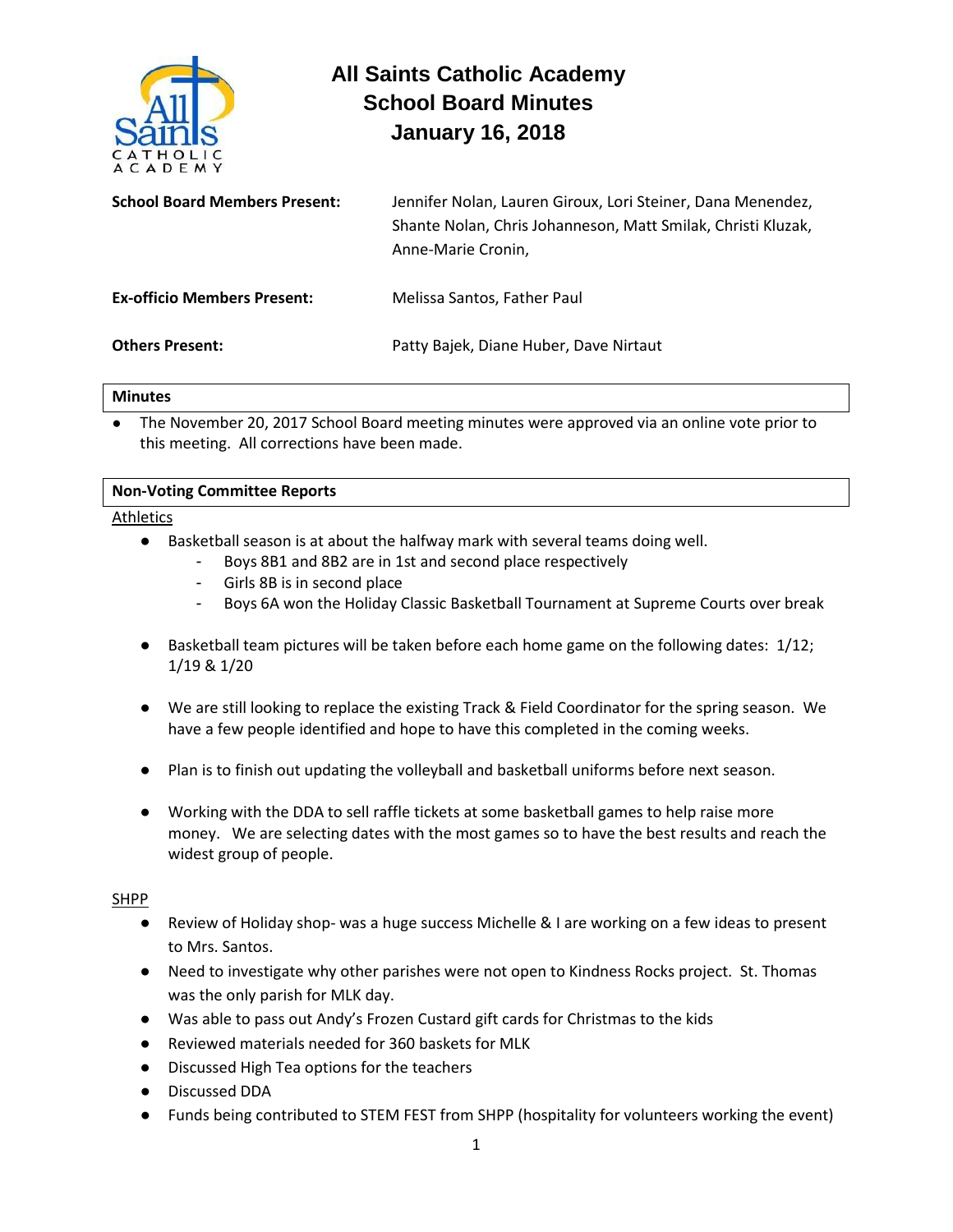Working on getting ready for Daddy Daughter, Mother Son and Booster Thon

#### **Pastor Report – Father Paul**

Nothing to report

#### **Principal Report – Melissa Santos**

- 1. Tax Credit: Region Two (DuPage County) has raised \$5.2M thus far. We do not know the scholarship amount ASCA will receive as of yet. Scholarships are awarded on a first come/first serve basis based on need. Applications begin January 31, 2018. As a school, we have decided to make it mandatory for all of our families who receive ASCA aid to apply for this scholarship. To assist our families, we will provide an opportunity for the families to come to campus, use our computers to apply electronically and also provide a translator for any questions/concerns they have while applying. Finally, a mailing will be sent to our ASCA donors (above a certain dollar amount) encouraging their participation in the program.
- 2. Annual appeal: The school budgeted \$42,000. More than \$30,000 has been collected to date.
- 3. Posting Board Minutes on the school web site: A new standard operating procedure (SOP) is being implemented so the approved board minutes can be posted on the school web site in a timely manner. We will also post all the prior months minutes, so the page is comprehensive for the 2017-2018 academic year. (Meeting—Minutes sent to the Board President & Principal for review—Approval from Board President & Principal—Minutes sent to the entire board for review—Board has 24 hours to submit changes to the board secretary—Revised minutes sent to entire board for final approval and vote—Board has 24 hours to approve)
- 4. Suicide Awareness Training: A training session will be scheduled for our students, teachers/staff and parents this semester. Cindy Swanson is partnering to help organize and schedule for our school community. Other resources (conferences/training) will be shared with our school families in this week's School Speak. This is an important topic for all families, we encourage everyone to attend.
- 5. Technology: We have had repeated technology issues since November. We have brought in Comcast and our IT support specialist to help diagnose the problem. We feel it is a multilayered problem. Part equipment problems (use of old chrome books); part infrastructure problems. We have found out D203 is also experiencing similar problems, so we wish to partner with them to see what diagnostic tests they have performed and what resolutions have they found to help us with our diagnosis. In addition to the testing of bandwidth and infrastructure, we feel we also need to address the replacement cycle of our technology devices. The average lifecycle of a chrome book is 3 years. Many of our chrome books are going on 6 years.
- 6. Technology proposal: To address a portion of our technology needs, we are proposing that the paddle raise at this year's dinner dance auction be devoted to technology upgrades. A full proposal will be determined so parents understand the need clearly, the amount to be raised and the outcome it will produce for the school. We are also considering implementing a chrome book program for junior high students. When students enter 6<sup>th</sup> grade, they will buy a chrome book (\$100/year for 3 years) By graduation, they will successfully own it and be able keep it.
- 7. 2018-2019 Academic Calendar: The NCEA Conference will be held in Chicago next year. The expectation from the diocese is that all teachers attend. To accommodate this conference, we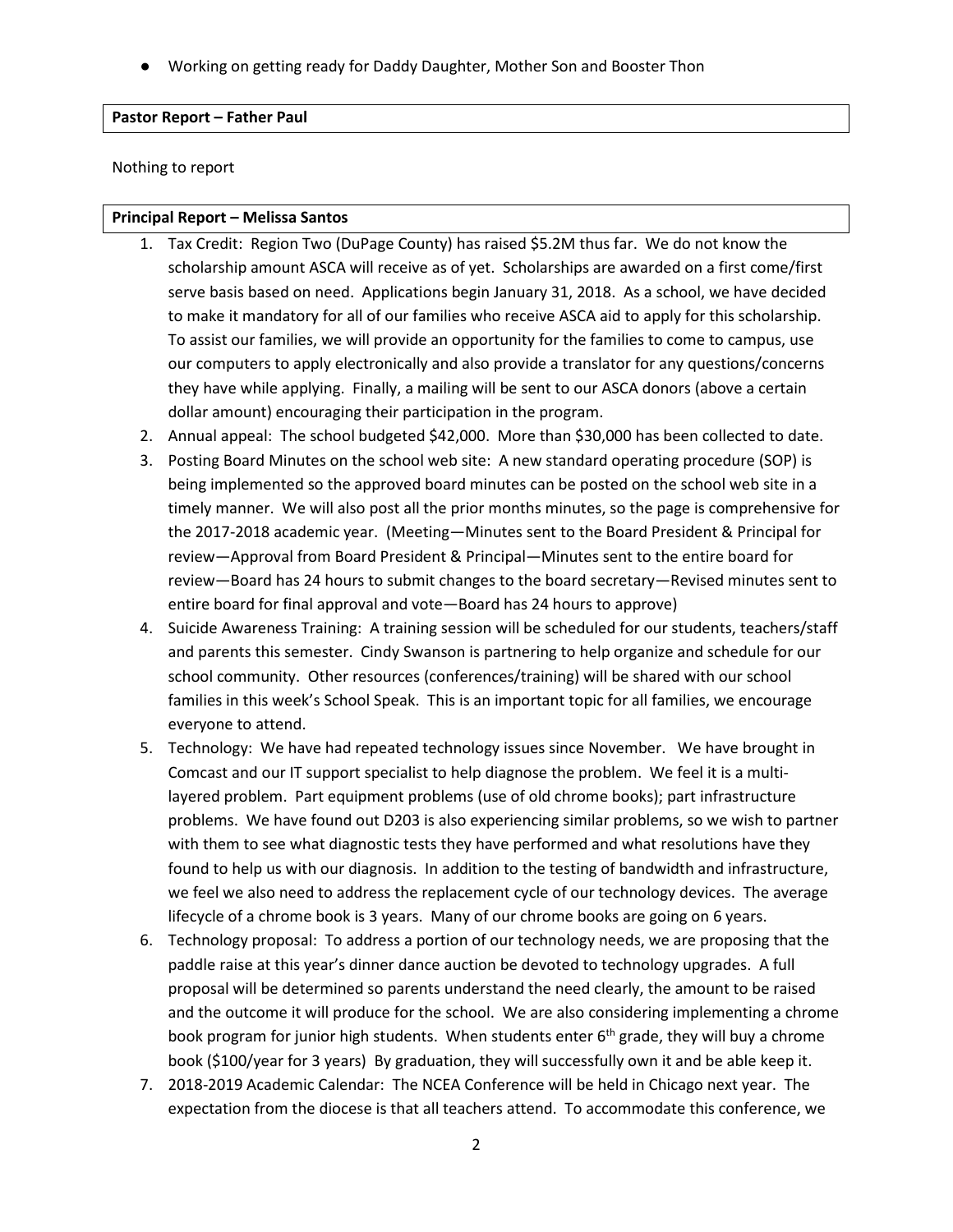will be communicating with our school families the following: Spring Break will be held March 25-29, 2019. Easter break will be extended and held April 19-26 (due to the proximity of the conference with Easter break. As a result, there will be no teacher inservice days in September and October.

## **Voting Committee Reports**

## **Finance**

- January revenue actuals YTD % to budget: 64% (same time LY 62%)
- January expense actuals YTD % to budget: 55% (Same time LY 53%)
- Exceeding budget on revenue and expense side with the lunch program. The program has been a tremendous success with a positive margin.
- Tailwinds on the revenue and fundraising side coming with DDA and Booster-Athon.
- A lease agreement with a soccer club has been entered for the field on the east side of campus. They will maintain the field as well as bear the cost for improvements to the field overall conditions.
- Headwinds on the expense side with salaries and benefits. Efforts to offset with other variable expenses.

## **Education**

- Introduction of new members, review of strategic plan and goal tracker
- Seesaw App/Website used by some teachers at ASCA
- Discuss the requirements for the Blue Ribbon award, go through the process for 2018-2019 if we qualify
- Create document for curriculum cycle to be approved at school board
- Review of progress on Social studies review

### **Marketing**

- The marketing committee proposed a budget of \$15,00 to the Board of Trustees for their review and consideration
- For the 2018 CSW Open House, the format of the afternoon will be much more structured. A timeline of events will be advertised to the prospective families. We will be encouraging online pre-registration to understand potential numbers as well as help the ease of signing in for the families. Ann Marie Cronin will be setting up the online registration. A hospitality suite will be set up with key members of the school community. Once families visit the hospitality suite, they will be escorted upstairs to the library to be welcomed by a panel (Mrs. Santos, Father Mark, and a testimonial from an alum as well as from a current parent). After the panel, their tour will begin. We plan to escort families through this schedule every 15 minutes.
- Patty will be sending personal invites to families of the school community to invite their participation for the roles needed for the Open House.
- Patricia Isom has submitted a draft of the Parish Outreach Plan. In addition to sharing this plan with the marketing committee, Patricia will be sharing the draft with Mrs. Santos as well as with the Board of Trustees.

Catholic Identity

No report.